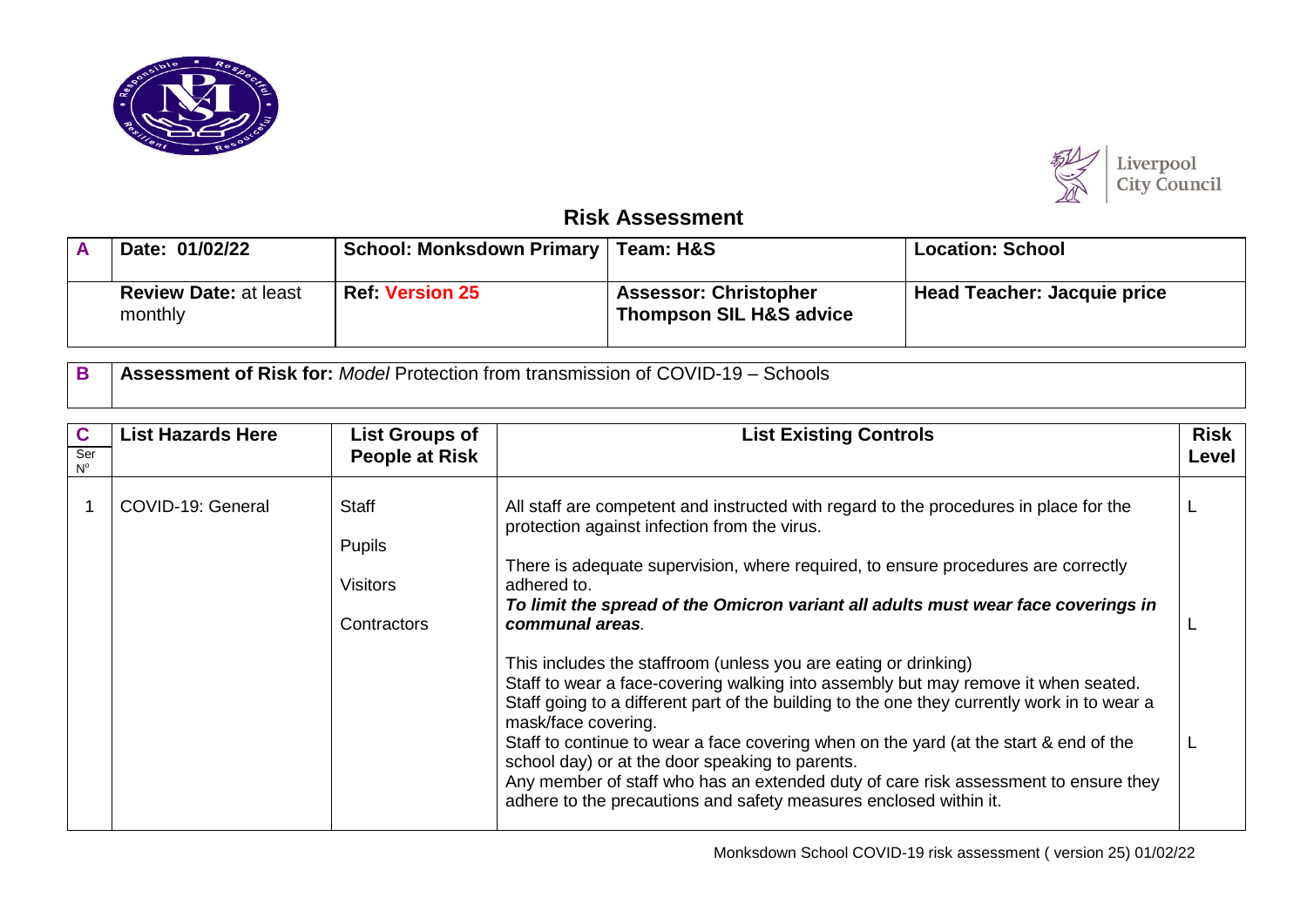

|  |                                                | Visitors to school will be kept to a minimum.<br>Upon arrival visitors will be asked to confirm that they do not have any Covid symptoms.<br>Visitors will be asked to take a lateral flow test before planned visits for<br>meetings/training e.g. governors (this is voluntary)<br>Visitors must wear a mask while walking through shared areas e.g. corridors. |  |
|--|------------------------------------------------|-------------------------------------------------------------------------------------------------------------------------------------------------------------------------------------------------------------------------------------------------------------------------------------------------------------------------------------------------------------------|--|
|  | Nursery if required.                           | Reference School infection control risk assessment, as required: Isolation room outside                                                                                                                                                                                                                                                                           |  |
|  | guidance.                                      | Pupils and staff who are symptomatic will be requested to isolate as per national                                                                                                                                                                                                                                                                                 |  |
|  | relevant:<br>$\bullet$<br><b>Stress</b>        | Carry out review all of the following applicable individual risk assessments where<br>New and expectant mothers<br>Extended duty of care<br>Individual pupil assessments (By SENCo)                                                                                                                                                                               |  |
|  |                                                | Staff/parents may request one of these at any time.                                                                                                                                                                                                                                                                                                               |  |
|  | 19 controls required:<br>covid-19<br>$\bullet$ | J. Price to regularly update and inform staff re government guidance regarding COVID-<br>Gov.uk www.gov.uk/government/collections/guidance-for-schools-coronavirus-<br>Gov.uk Public Health England<br>https://www.gov.uk/government/organisations/public-health-england<br>Health and Safety Executive https://www.hse.gov.uk/                                   |  |
|  |                                                | Referring to the following guidance and publications:<br>HSE COVID19 latest information and advice<br>HSE Working safely during the coronavirus guide<br>Government guidance COVID-19: guidance for schools COVID-19<br>Government publication COVID-19: cleaning in non-healthcare settings                                                                      |  |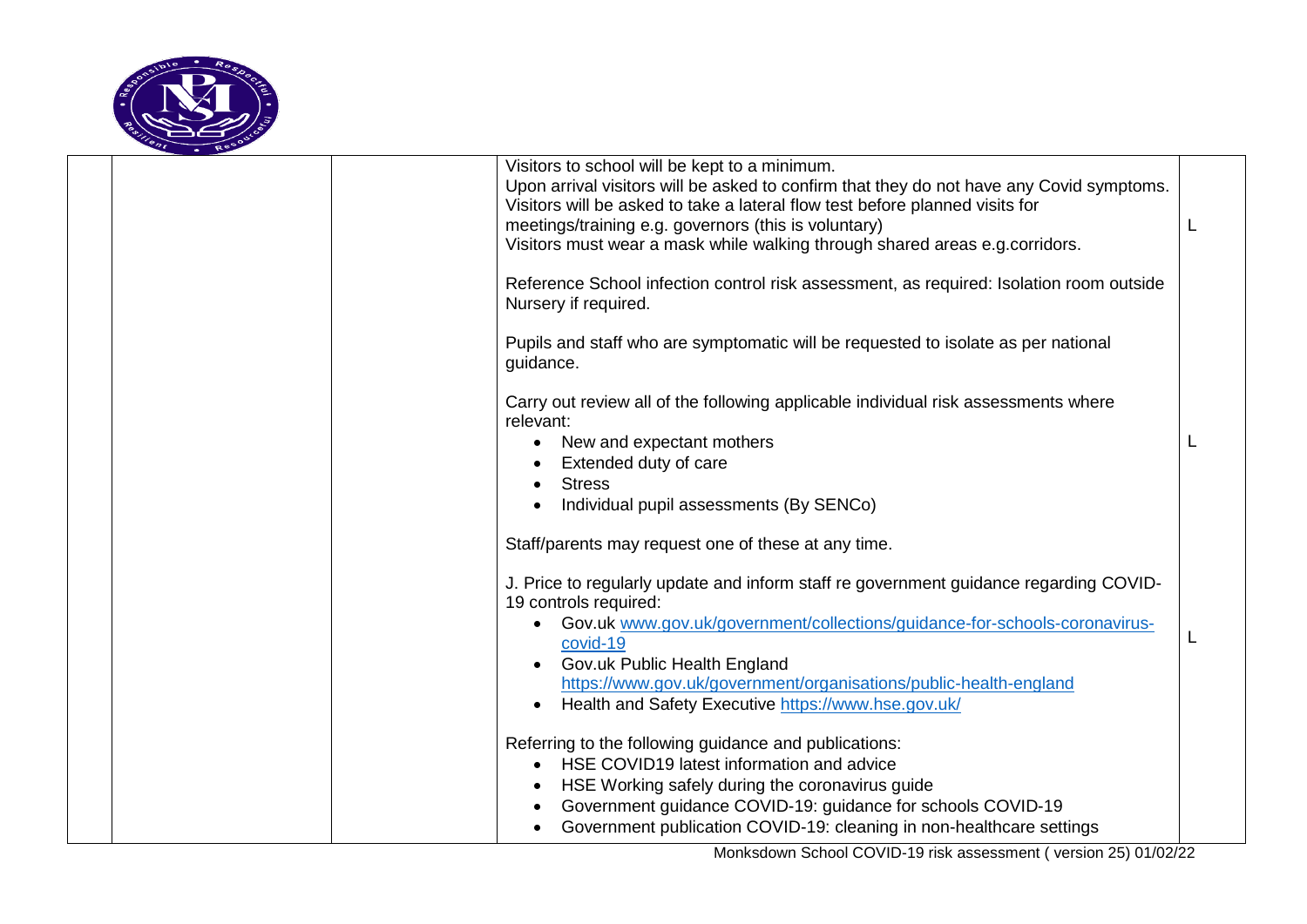

|  | Government publication Best Practice: how to hand wash<br>Government guidance for food business on Coronavirus (COVID-19)<br>Government guidance COVID-19: Safe working in education, childcare and<br>children's social care settings, including the use of personal protective<br>equipment (PPE) |  |
|--|-----------------------------------------------------------------------------------------------------------------------------------------------------------------------------------------------------------------------------------------------------------------------------------------------------|--|
|  | Due to the changing advice on COVID-19, SLT & Governing board will ensure they<br>review safe working procedures and protocols regularly, until such time when it is<br>unnecessary.                                                                                                                |  |
|  | Staff to undertake twice weekly home tests (Wednesday & Sunday or whenever they<br>are due in)                                                                                                                                                                                                      |  |
|  | <b>Changes to the self-isolation period for</b>                                                                                                                                                                                                                                                     |  |
|  | those who test positive for COVID-19                                                                                                                                                                                                                                                                |  |
|  | From Monday 17 January, people who are self-isolating with<br>COVID-19 will have the option to reduce their isolation period after<br>5 full days if they test negative with a lateral flow device (LFD) test<br>on both day 5 and day 6 and they do not have a temperature. For                    |  |
|  | example, if they test negative on the morning of day 5 and the<br>morning of day 6, they can return to their education or childcare<br>setting immediately on day 6. (Regardless of vaccination status)                                                                                             |  |
|  | The first test must be taken no earlier than day 5 of the self-                                                                                                                                                                                                                                     |  |
|  | isolation period, and the second must be taken the following day.                                                                                                                                                                                                                                   |  |
|  |                                                                                                                                                                                                                                                                                                     |  |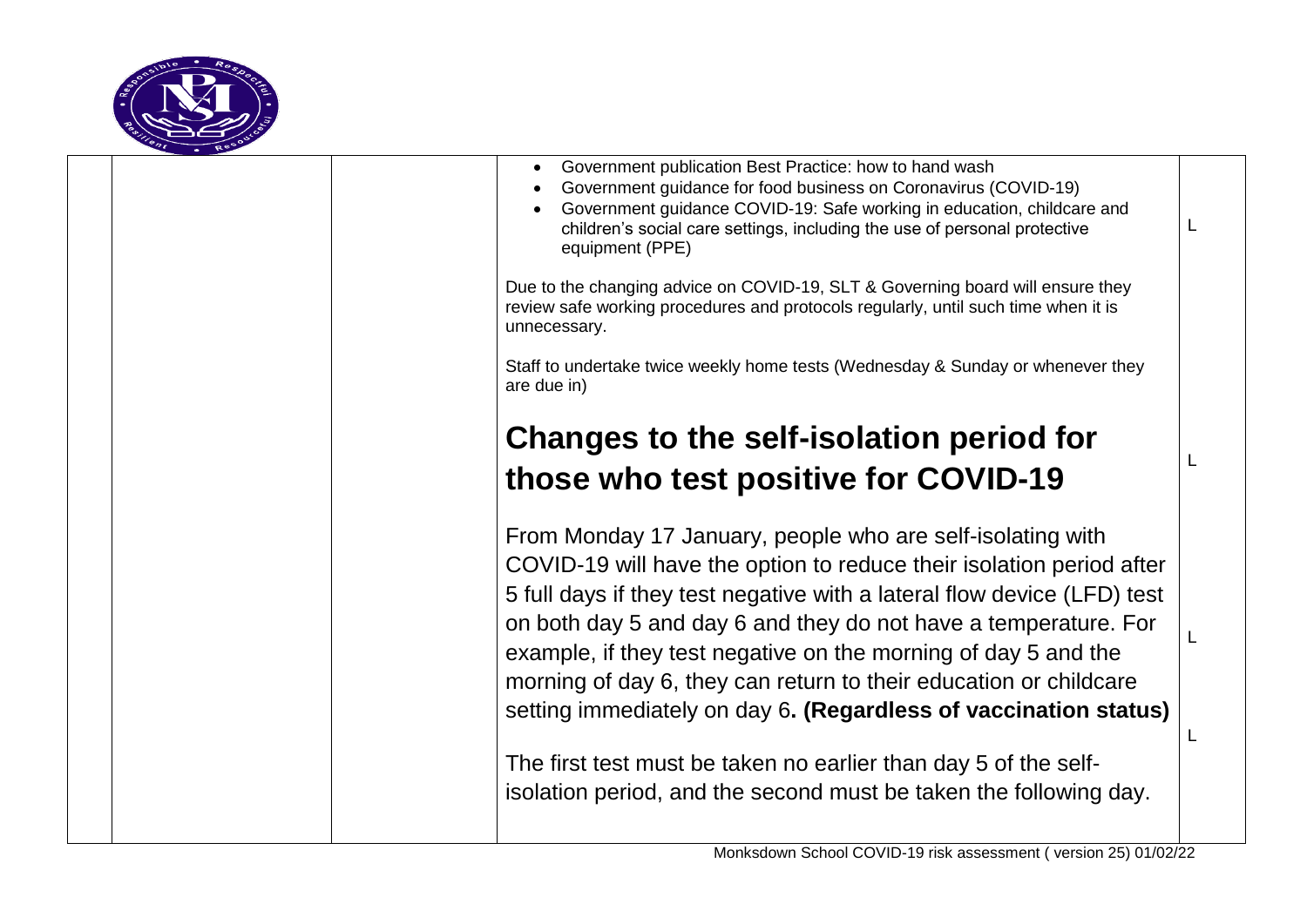

|  | All test results should be reported to NHS Test and Trace.                                                                                                                                                                                                                                 |   |
|--|--------------------------------------------------------------------------------------------------------------------------------------------------------------------------------------------------------------------------------------------------------------------------------------------|---|
|  | If the result of either of their tests is positive, they should continue<br>to self-isolate until they get negative results from two LFD tests on<br>consecutive days or until they have completed 10 full days of self-<br>isolation, whichever is earliest.                              | M |
|  |                                                                                                                                                                                                                                                                                            |   |
|  | PPE provided, as required following specific current guidance for the protection of<br>COVID-19 detail type and standard, as applicable:<br>Disposable half face mask<br>Disposable gloves<br>Disposable aprons<br>Where personal care is to be provided eye protection/surgical face mask |   |
|  | All used PPE should be double bagged and disposed of appropriately – store safely and<br>securely for at least 72hrs before disposing via the normal waste stream.                                                                                                                         |   |
|  | All staff informed that hands should be washed regularly as per Government guidance.                                                                                                                                                                                                       |   |
|  | Pupils regularly reminded, in age appropriate ways, that hands should be regularly<br>washed as per Government guidance.                                                                                                                                                                   |   |
|  | Signage around school encouraging staff and pupils to maintain good hand hygiene.                                                                                                                                                                                                          |   |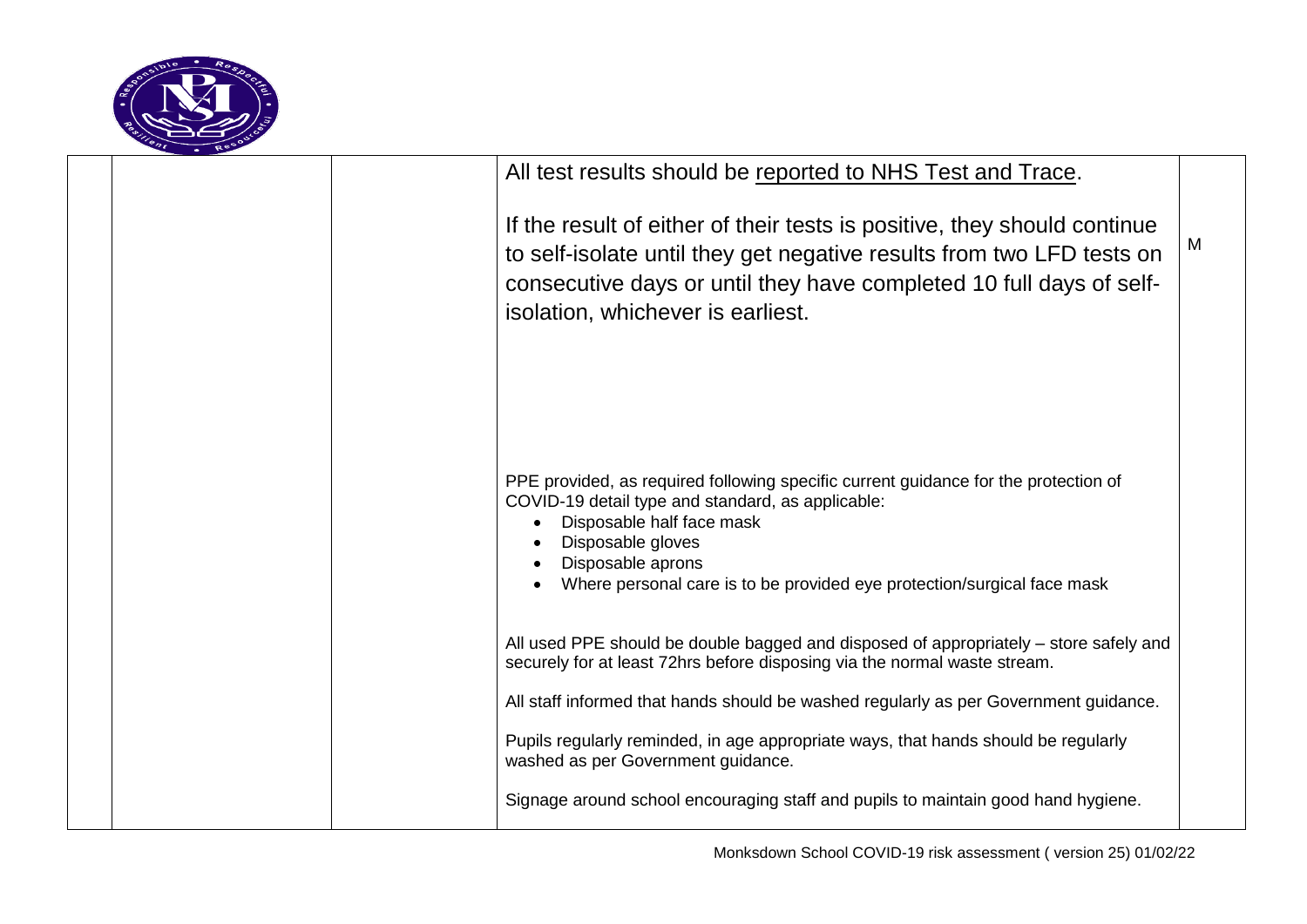

|                  |                          |                                                                 | Post-incident de-briefing carried out for anyone involved in an incident of suspected<br>contamination, with the aim of providing support and preventing incident recurrence.<br>Further support provided to all staff members affected by the incident.<br>All incidents reported to the Health and Safety Unit as per the school accident<br>and incident reporting procedure using the LCC online accident and incident<br>report form.<br>Reference made to HSE guidance for reporting under RIDDOR:<br>HSE RIDDOR reporting of COVID-19<br>$\bullet$                                                                                                                                                                           |  |
|------------------|--------------------------|-----------------------------------------------------------------|-------------------------------------------------------------------------------------------------------------------------------------------------------------------------------------------------------------------------------------------------------------------------------------------------------------------------------------------------------------------------------------------------------------------------------------------------------------------------------------------------------------------------------------------------------------------------------------------------------------------------------------------------------------------------------------------------------------------------------------|--|
| 2<br>environment | COVID-19; General school | <b>Staff</b><br><b>Pupils</b><br><b>Visitors</b><br>Contractors | School first aid risk assessment reviewed, training for First aiders who have not<br>managed face to face training due to the pandemic. List of first aiders & Paediatric first<br>aiders updated.<br>School access control system reviewed and appropriate steps taken e.g. hand sanitizer<br>located at entrance for staff/visitors to cleanse hands after use, wipes available to<br>cleanse keypads and touchscreens.<br>Hand sanitizer stations located at:<br><b>Entrances to building</b><br>$\bullet$<br><b>Classrooms</b><br>Staff rooms<br>Face masks should be worn by adults in all communal areas, poorly ventilated areas or<br>areas where close contact with others is unavoidable. PPA staff may wear a mask/visor |  |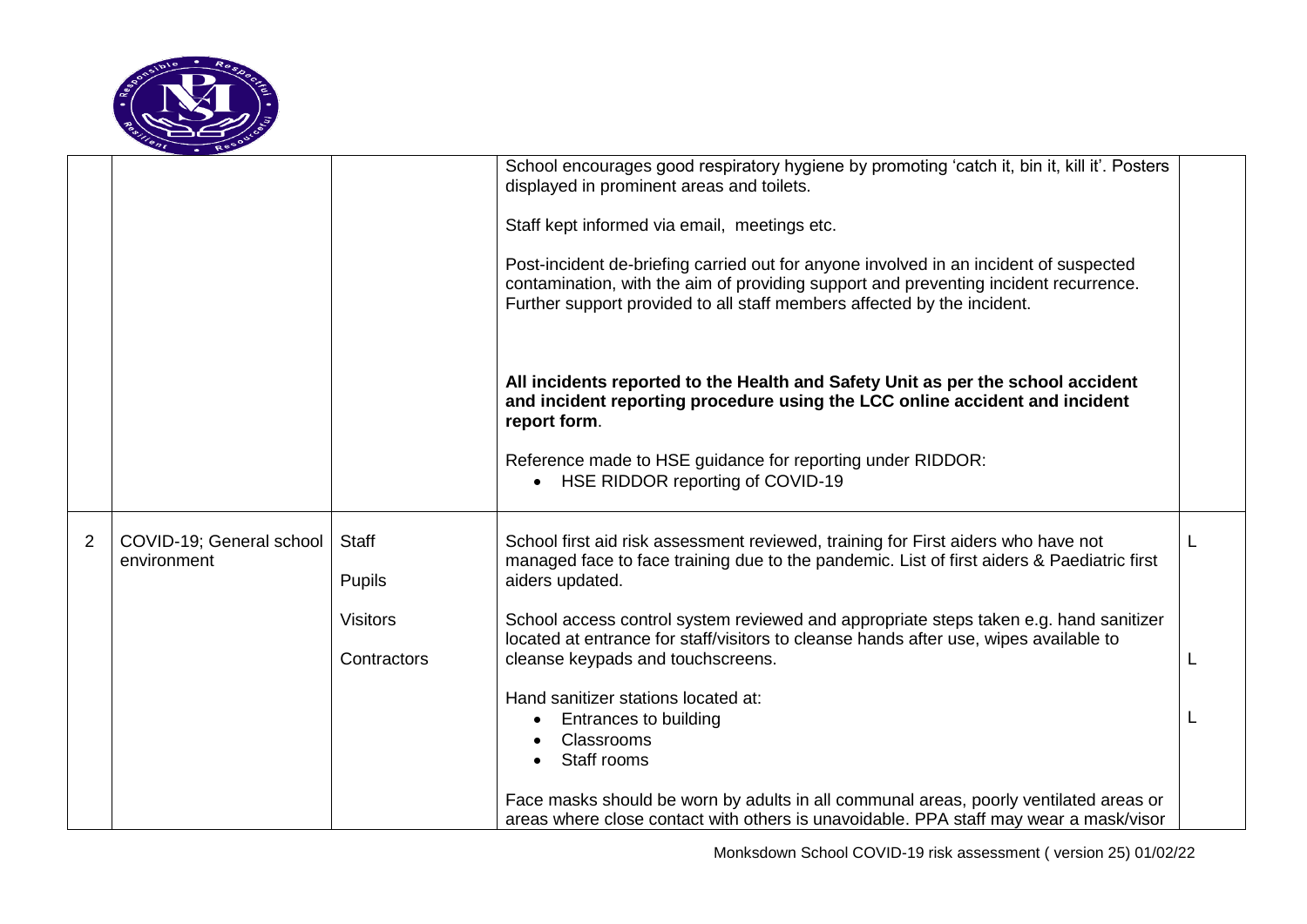

|   |                                           |                                  | if they wish to.                                                                                                                                                                                                                                                                                                                  |  |
|---|-------------------------------------------|----------------------------------|-----------------------------------------------------------------------------------------------------------------------------------------------------------------------------------------------------------------------------------------------------------------------------------------------------------------------------------|--|
|   |                                           |                                  | Signage installed to various areas of the building reminding people to wash hands<br>regularly, in line with Government guidance.                                                                                                                                                                                                 |  |
|   |                                           |                                  | Wipes and cleaning materials available in staff rooms for staff to clean regular contact<br>points e.g. kettle, taps etc.<br>• Additional measures may come into place at short notice around staff rooms<br>and reducing staff & Pupil contacts depending upon local Covid rates and/or<br>government/DfE/Public Health guidance |  |
|   |                                           |                                  | . Rooms may have a maximum capacity on the door - please do not exceed this<br>at any time.                                                                                                                                                                                                                                       |  |
| 3 | COVID-19: School<br>reception and offices | <b>Pupils</b><br><b>Visitors</b> | Staff are requested to send information electronically to avoid the use of internal mail<br>services.                                                                                                                                                                                                                             |  |
|   |                                           | Contractors                      | All returned visitor passes, keys or fobs are kept stored separately from other items and<br>cleaned and sanitised before reissue.                                                                                                                                                                                                |  |
|   |                                           |                                  | Windows will be opened where practical, to encourage as much natural ventilation as<br>possible (please do this at break & lunchtimes)                                                                                                                                                                                            |  |
|   |                                           |                                  | Staff to clean and sanitise their workstation (including chair arms) at the beginning and<br>end of their daily shift. Additional cleaning stations are to be provided for staff to use                                                                                                                                           |  |

Monksdown School COVID-19 risk assessment ( version 25) 01/02/22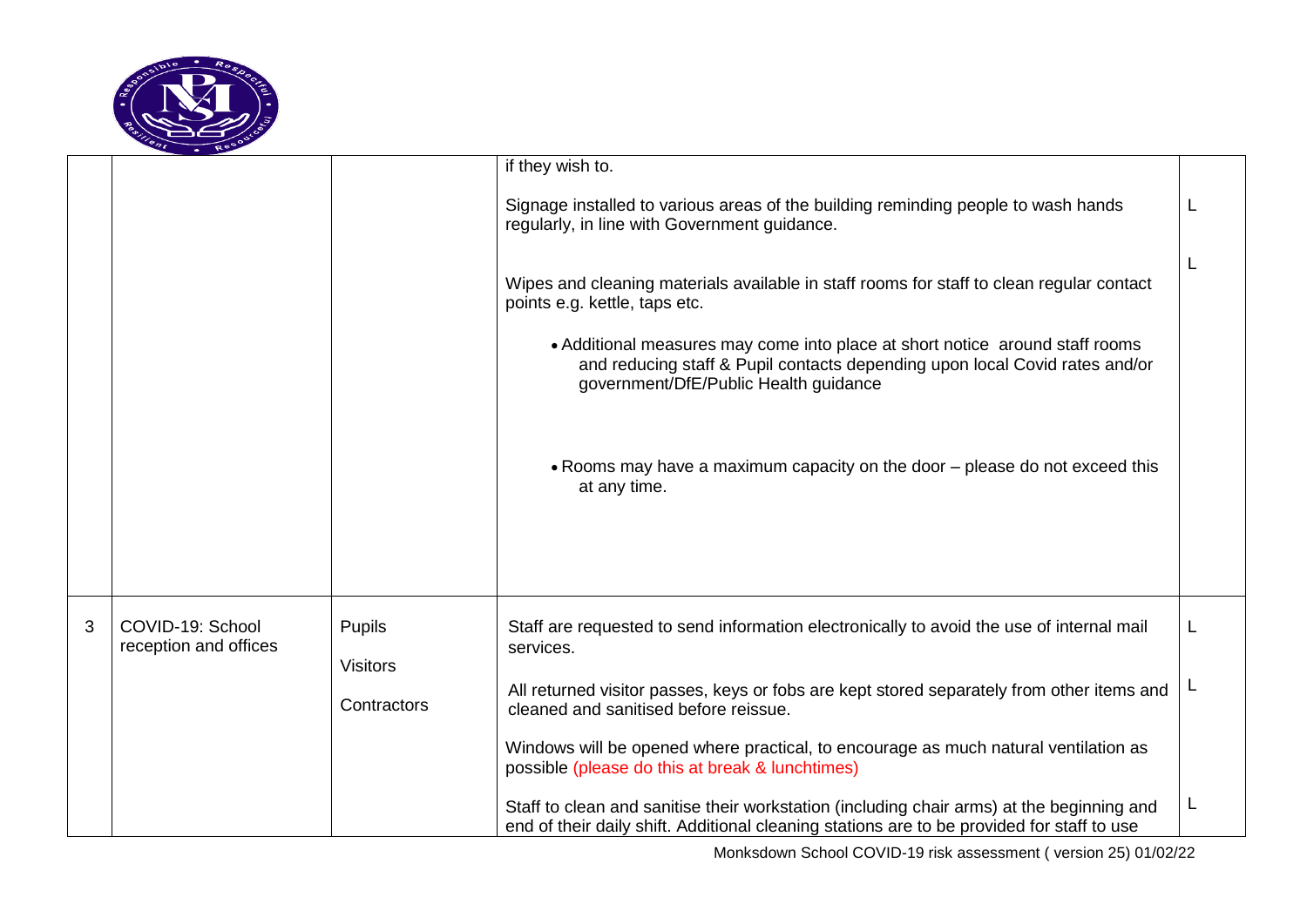

|   |                      |                 | and replenished as required.                                                                                                                                                                                                                                             |   |
|---|----------------------|-----------------|--------------------------------------------------------------------------------------------------------------------------------------------------------------------------------------------------------------------------------------------------------------------------|---|
|   |                      |                 | Telephones not to be shared. Staff should transfer calls rather than pass handsets to<br>colleagues. Where this is not possible, callers are provided with an alternative number<br>to call back.                                                                        | L |
|   |                      |                 | The use of copiers, printers and shredders is for essential school use only. Where it is<br>essential to use such devices, they should be cleansed after each use. Appropriate<br>signage is installed to advise users accordingly and cleaning materials are available. |   |
| 4 | COVID-19: Meetings   | <b>Staff</b>    | Attendance at meetings is limited to appropriate attendees only.                                                                                                                                                                                                         |   |
|   |                      | <b>Pupils</b>   |                                                                                                                                                                                                                                                                          |   |
|   |                      | <b>Visitors</b> | Wherever possible, meeting rooms should be adequately ventilated with external<br>windows opened during meetings.                                                                                                                                                        |   |
|   |                      | Contractors     | Meeting room users advised not to share equipment during meetings i.e. pens,<br>stationery etc. Attendees to remove all items following the meeting.                                                                                                                     |   |
|   |                      |                 | Meeting room users to wipe down surfaces (including any buttons on IT equipment and<br>remote controls) following meetings. Additional cleaning materials will be provided in all<br>meeting rooms for use by staff and replenished as required.                         |   |
|   |                      |                 | Meetings to take place promptly and conclude fully in the meeting room to avoid<br>attendees congregating in adjoining areas prior to and following meetings.                                                                                                            |   |
|   |                      |                 | Meeting room should be aired thoroughly on completion of the meeting e.g. opening<br>windows fully.                                                                                                                                                                      |   |
| 5 | COVID-19: Classrooms | <b>Staff</b>    | For individual and very frequently used equipment, such as pencils and pens, staff and<br>pupils have their own which are not shared.                                                                                                                                    | L |
|   |                      | <b>Pupils</b>   |                                                                                                                                                                                                                                                                          |   |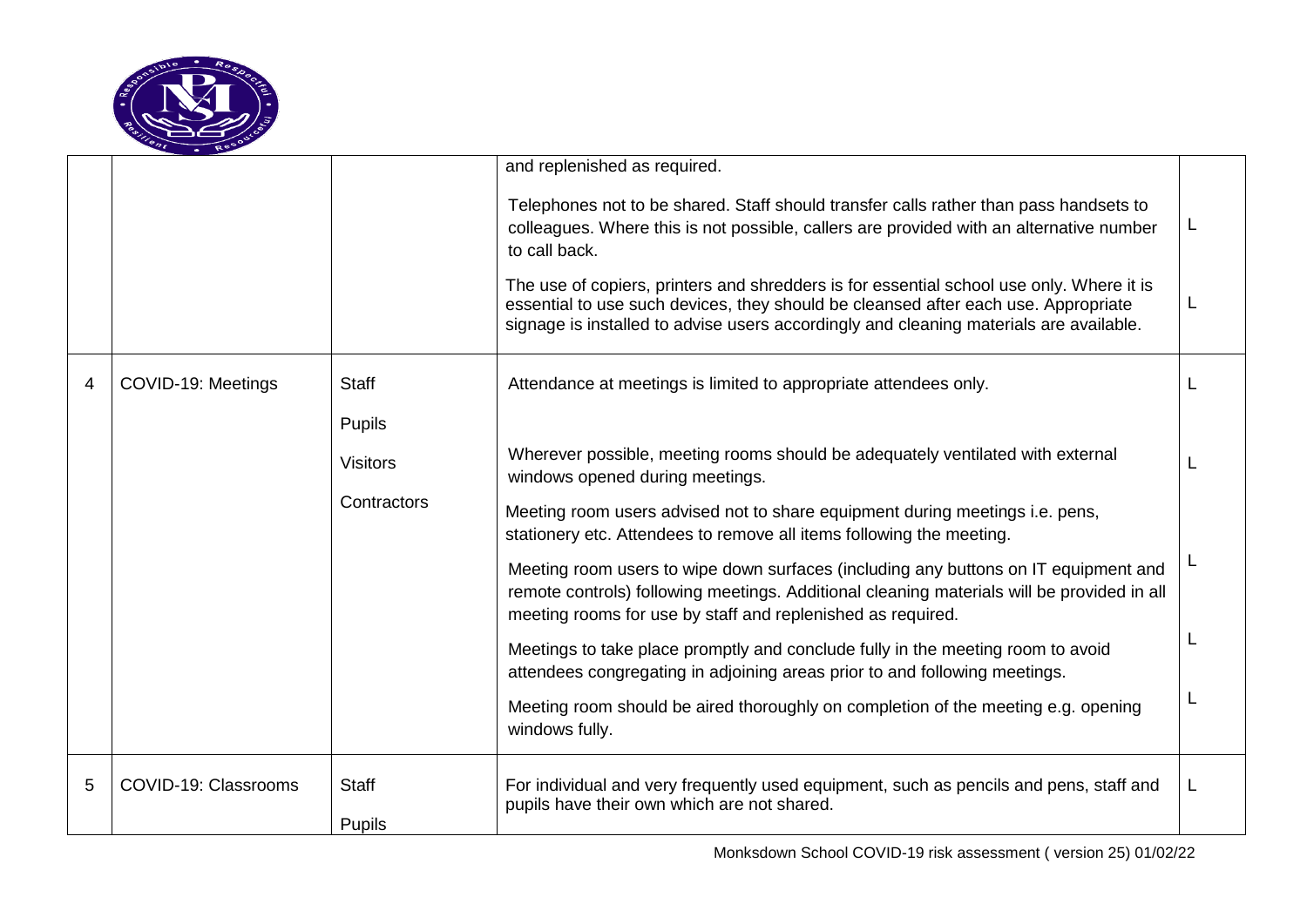

|   |                        |                                                                 | Cleaning of hands is encouraged when changing classrooms for different activities.<br>Classroom windows will be opened, where practical, to encourage as much natural<br>ventilation as possible.<br>Classrooms should be aired thoroughly when empty e.g. opening windows fully.                                                                                                                                                                                                                                                                                                                                                                                                                                                                                                                                                                                                                                               |   |
|---|------------------------|-----------------------------------------------------------------|---------------------------------------------------------------------------------------------------------------------------------------------------------------------------------------------------------------------------------------------------------------------------------------------------------------------------------------------------------------------------------------------------------------------------------------------------------------------------------------------------------------------------------------------------------------------------------------------------------------------------------------------------------------------------------------------------------------------------------------------------------------------------------------------------------------------------------------------------------------------------------------------------------------------------------|---|
| 6 | COVID-19: Dining areas | <b>Staff</b><br><b>Pupils</b>                                   | Dining room tables and chairs will be wiped down between sittings.<br>Dining room windows will be opened to allow natural ventilation.                                                                                                                                                                                                                                                                                                                                                                                                                                                                                                                                                                                                                                                                                                                                                                                          |   |
| 7 | COVID-19; Cleaning     | <b>Staff</b><br><b>Pupils</b><br><b>Visitors</b><br>Contractors | All cleaning staff are experienced and have received appropriate training.<br>Any new cleaning products brought on site in response to the current COVID-19<br>pandemic will have a COSHH risk assessment undertaken prior to use.<br>Cleaners have appropriate PPE in line with COSHH risk assessments<br>Classroom play equipment wiped down and cleansed at the end of the school day and<br>between activities where possible.<br>Cleaning undertaken in line with Government publication COVID-19: cleaning in non-<br>healthcare settings.<br>School will be fully cleaned at the finish of each school day.<br>Throughout the school day and regularly touched items such as door handles, handrails<br>etc. will be regularly wiped down and cleaned.<br>Classrooms where a pupil or staff member has become symptomatic during the school<br>day will be deep cleaned along with other areas the person may have been. | L |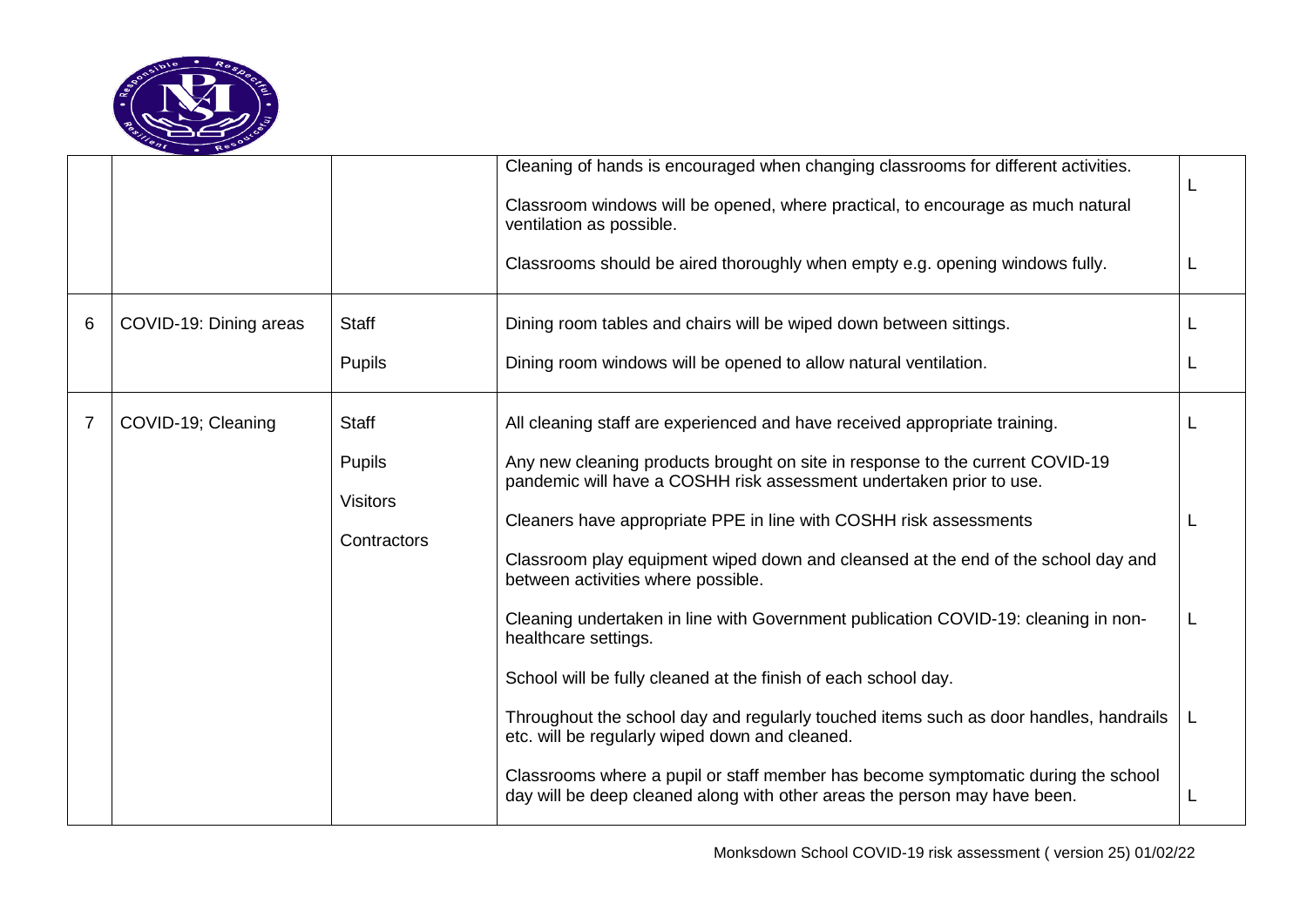

| 8 | COVID-19; Ventilation                                                            | <b>Staff</b><br>Pupils<br><b>Visitors</b><br>Contractors | Staff are encouraged to open windows and doors (not fire doors) to encourage as much<br>natural ventilation as possible.<br>When leaving a classroom empty, windows should be opened fully to purge the room<br>then left ajar when the room is re-occupied.<br>Mechanical ventilation systems are adjusted to increase the ventilation rate; full fresh air<br>or if this is not possible, operated as normal provided they are within a single room.<br>Mechanical ventilation systems are maintained in accordance with manufacturer's<br>instructions.<br>Desk type fans can be used to promote fresh air flow from an open window.<br>Fans should not be used in poorly ventilated areas.                                                                                                                                                                                                                                                                                                                                                                                                     | -L |
|---|----------------------------------------------------------------------------------|----------------------------------------------------------|----------------------------------------------------------------------------------------------------------------------------------------------------------------------------------------------------------------------------------------------------------------------------------------------------------------------------------------------------------------------------------------------------------------------------------------------------------------------------------------------------------------------------------------------------------------------------------------------------------------------------------------------------------------------------------------------------------------------------------------------------------------------------------------------------------------------------------------------------------------------------------------------------------------------------------------------------------------------------------------------------------------------------------------------------------------------------------------------------|----|
| 9 | COVID-19; Pupils and<br>staff who become<br>symptomatic during the<br>school day | <b>Staff</b><br>Pupils<br><b>Visitors</b><br>Contractors | Pupils and Staff who become symptomatic during the school day will be isolated from<br>the rest of the pupil group and their parents (pupils) will be called to come and collect<br>them. Staff will be sent home to self-isolate/follow public health advice.<br>If a symptomatic pupil is awaiting collection, appropriate PPE should be used if close<br>contact is necessary.<br>Any areas, items and surfaces the symptomatic person has come into contact with<br>should be thoroughly cleaned as soon as possible.<br>Symptomatic pupils and staff are advised to engage with NHS Test and Trace and get<br>tested and to follow the current advice.<br>Staff and pupils with a positive LFT test result should self-isolate in line with COVID-19<br>guidance for an individual with possible coronavirus infection.<br>'Test to release' can take place with a negative LFT on day 5 then 24hrs later on day 6-<br>Isolation may cease after two consecutive tests that are negative the morning of day 6.<br>(Please note this is regardless of vaccination status). A negative PCR test |    |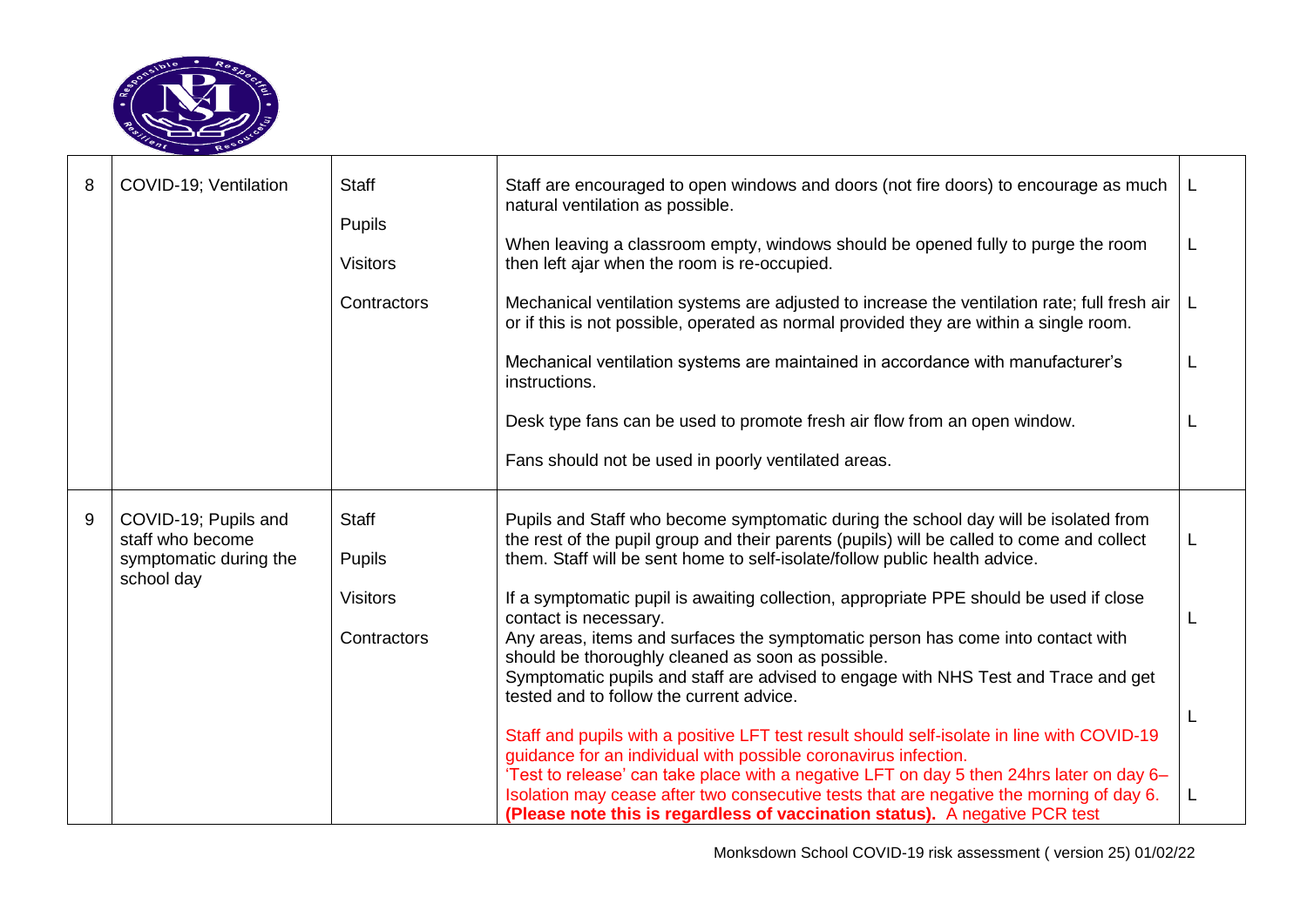

|    |                     |                               | overrides the lateral flow test and a person negative on a PCR may cease isolating<br>immediately.                                                                                                                                                                                                                                                                                                                  |     |
|----|---------------------|-------------------------------|---------------------------------------------------------------------------------------------------------------------------------------------------------------------------------------------------------------------------------------------------------------------------------------------------------------------------------------------------------------------------------------------------------------------|-----|
|    |                     |                               |                                                                                                                                                                                                                                                                                                                                                                                                                     |     |
|    |                     |                               | J Price will complete online MDS form if there is a confirmed case associated with their<br>setting https://www.smartsurvey.co.uk/s/covid-19-schools/                                                                                                                                                                                                                                                               |     |
|    |                     |                               | School should contact local authority SPOC team if they have a positive case.<br>They will liaise local health protection team where necessary and advise if any<br>additional action is required, such as implementing elements of your outbreak<br>management plan. Further advice is available through the DfE helpline on 0800 046<br>8687 and selecting option 1 for advice on the action to take in response. |     |
| 10 | COVID-19; Outbreaks | <b>Staff</b><br><b>Pupils</b> | Schools has an outbreak management plan covering the possibility that bubbles and all<br>previous social distancing controls may be reintroduced locally due to an raised COVID<br>cases locally.                                                                                                                                                                                                                   | M/L |
|    |                     | <b>Visitors</b>               | School should complete online MDS form if there is a confirmed case associated with<br>their setting https://www.smartsurvey.co.uk/s/covid-19-schools/                                                                                                                                                                                                                                                              |     |
|    |                     | Contractors                   | School should contact local authority SPOC team if they have outbreak concerns. They<br>will liaise local health protection team where necessary and advise if any additional                                                                                                                                                                                                                                       |     |
|    |                     |                               | action is required, such as implementing elements of your outbreak management plan.<br>Further advice is available through the DfE helpline on 0800 046 8687 and selecting                                                                                                                                                                                                                                          |     |
|    |                     |                               | option 1 for advice on the action to take in response                                                                                                                                                                                                                                                                                                                                                               |     |
|    |                     |                               | Accident likely with possibility of serious injury or loss<br>Risk Level: High:                                                                                                                                                                                                                                                                                                                                     |     |

**Medium:** Possibility of accident occurring causing minor injury or loss **Low**: **Conserve Accident unlikely with control measures in place**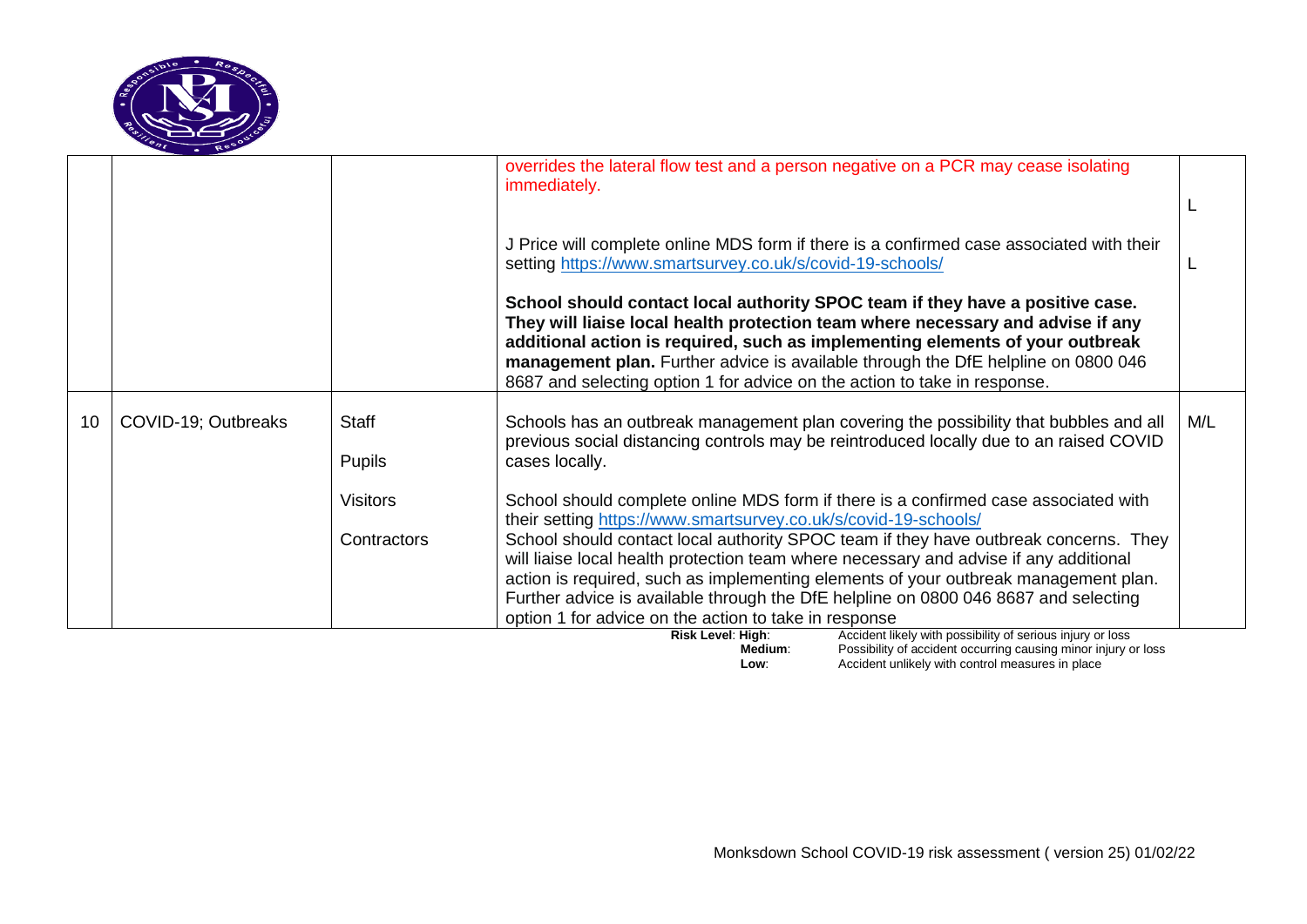

| D                  | <b>Controls</b><br>(Ser N° to correspond with Hazard Ser N°)                                                                                                                | E<br>To be completed by the Manager                                                                                                                          |                                                 |                                                                              |                                           |
|--------------------|-----------------------------------------------------------------------------------------------------------------------------------------------------------------------------|--------------------------------------------------------------------------------------------------------------------------------------------------------------|-------------------------------------------------|------------------------------------------------------------------------------|-------------------------------------------|
| Ser<br>$N^{\circ}$ | <b>Additional Controls Required</b>                                                                                                                                         | <b>Action to be Taken</b>                                                                                                                                    | <b>By Whom</b>                                  | <b>Target</b><br><b>Completion Date</b>                                      | <b>Task Completed</b><br>(Signed & Dated) |
| 1                  | Extended duty of care risk assessments offered for any adults not<br>vaccinated (double), pregnant staff or staff who were previously<br>'clinically extremely vulnerable'. | Control measures put in place<br>to support the individual &<br>prevent the spread of the<br>virus.<br>Individual extended duty of<br>care risk assessments. | JP & staff member<br>(s)                        | If staff inform SLT they<br>have not been<br>vaccinated - RA<br>carried out. |                                           |
| 2                  | Outbreak management plan in place.                                                                                                                                          | See plan.<br>Currently classes 5-1 & 3-1<br>following the plan.                                                                                              | SLT/Governors<br>and all staff.                 | 2 week period initially.                                                     | Reviewed 4/2/22                           |
| 3                  | Face coverings to be worn in all communal areas by adults.                                                                                                                  | Additional face coverings<br>ordered for staff & visitors.<br>Adults to wear facemask in all<br>communal areas in school<br>including staffrooms.            | JP/JL<br>All staff (unless<br>medically exempt) | 14/1/22<br>Until guidance<br>changes.                                        |                                           |
| 4                  | Ensure appropriate ventilation.                                                                                                                                             | CO <sub>2</sub> monitors in classrooms.<br>Windows to be opened to<br>allow air to circulate<br>particularly break & lunch<br>times.                         | Classroom based<br>staff.                       | Until guidance<br>changes.                                                   |                                           |
| 5                  | Additional measures around staff rooms and reducing staff/child<br>contacts may be required.                                                                                | Maximum room capacity on<br>doors - to be adhered to.<br>Introduction of specific<br>bubbles.                                                                | All Stakeholders                                | Guided by LCC                                                                |                                           |